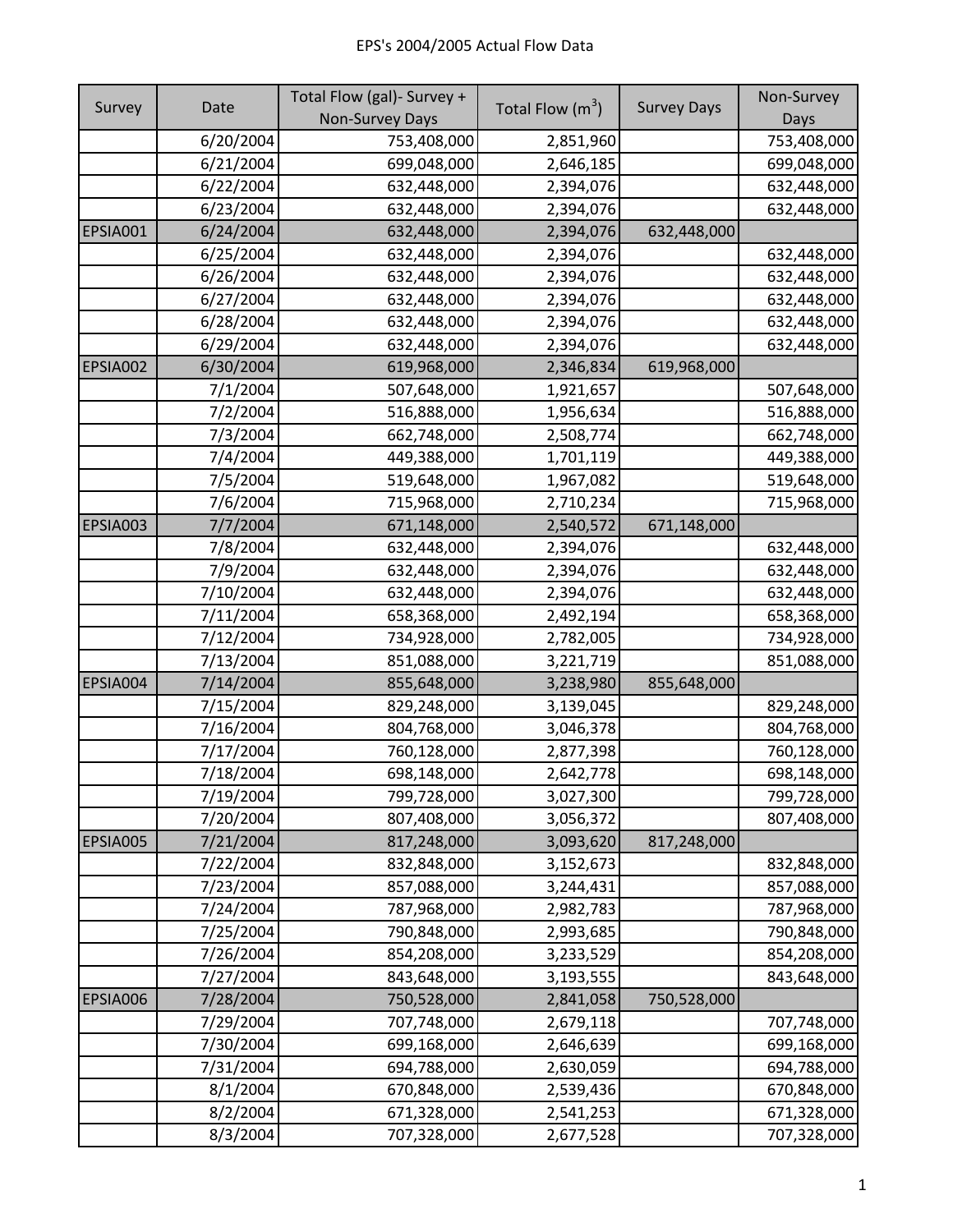|          |           | Total Flow (gal)- Survey + |                    |                    | Non-Survey  |
|----------|-----------|----------------------------|--------------------|--------------------|-------------|
| Survey   | Date      | Non-Survey Days            | Total Flow $(m^3)$ | <b>Survey Days</b> | Days        |
| EPSIA007 | 8/4/2004  | 675,648,000                | 2,557,606          | 675,648,000        |             |
|          | 8/5/2004  | 643,248,000                | 2,434,959          |                    | 643,248,000 |
|          | 8/6/2004  | 758,988,000                | 2,873,082          |                    | 758,988,000 |
|          | 8/7/2004  | 857,088,000                | 3,244,431          |                    | 857,088,000 |
|          | 8/8/2004  | 854,208,000                | 3,233,529          |                    | 854,208,000 |
|          | 8/9/2004  | 857,088,000                | 3,244,431          |                    | 857,088,000 |
|          | 8/10/2004 | 857,088,000                | 3,244,431          |                    | 857,088,000 |
| EPSIA008 | 8/11/2004 | 857,088,000                | 3,244,431          | 857,088,000        |             |
|          | 8/12/2004 | 857,088,000                | 3,244,431          |                    | 857,088,000 |
|          | 8/13/2004 | 825,888,000                | 3,126,326          |                    | 825,888,000 |
|          | 8/14/2004 | 819,888,000                | 3,103,614          |                    | 819,888,000 |
|          | 8/15/2004 | 624,768,000                | 2,365,004          |                    | 624,768,000 |
|          | 8/16/2004 | 573,408,000                | 2,170,585          |                    | 573,408,000 |
|          | 8/17/2004 | 813,528,000                | 3,079,538          |                    | 813,528,000 |
| EPSIA009 | 8/18/2004 | 857,088,000                | 3,244,431          | 857,088,000        |             |
|          | 8/19/2004 | 753,408,000                | 2,851,960          |                    | 753,408,000 |
|          | 8/20/2004 | 687,888,000                | 2,603,939          |                    | 687,888,000 |
|          | 8/21/2004 | 632,448,000                | 2,394,076          |                    | 632,448,000 |
|          | 8/22/2004 | 632,448,000                | 2,394,076          |                    | 632,448,000 |
|          | 8/23/2004 | 632,448,000                | 2,394,076          |                    | 632,448,000 |
|          | 8/24/2004 | 632,448,000                | 2,394,076          |                    | 632,448,000 |
| EPSIA010 | 8/25/2004 | 626,448,000                | 2,371,364          | 626,448,000        |             |
|          | 8/26/2004 | 626,448,000                | 2,371,364          |                    | 626,448,000 |
|          | 8/27/2004 | 632,448,000                | 2,394,076          |                    | 632,448,000 |
|          | 8/28/2004 | 726,048,000                | 2,748,391          |                    | 726,048,000 |
|          | 8/29/2004 | 788,448,000                | 2,984,600          |                    | 788,448,000 |
|          | 8/30/2004 | 783,648,000                | 2,966,430          |                    | 783,648,000 |
|          | 8/31/2004 | 753,408,000                | 2,851,960          |                    | 753,408,000 |
| EPSIA011 | 9/1/2004  | 735,408,000                | 2,783,822          | 735,408,000        |             |
|          | 9/2/2004  | 777,888,000                | 2,944,626          |                    | 777,888,000 |
|          | 9/3/2004  | 768,528,000                | 2,909,195          |                    | 768,528,000 |
|          | 9/4/2004  | 570,528,000                | 2,159,683          |                    | 570,528,000 |
|          | 9/5/2004  | 548,448,000                | 2,076,102          |                    | 548,448,000 |
|          | 9/6/2004  | 685,728,000                | 2,595,763          |                    | 685,728,000 |
|          | 9/7/2004  | 839,088,000                | 3,176,294          |                    | 839,088,000 |
| EPSIA012 | 9/8/2004  | 857,088,000                | 3,244,431          | 857,088,000        |             |
|          | 9/9/2004  | 805,068,000                | 3,047,514          |                    | 805,068,000 |
|          | 9/10/2004 | 783,648,000                | 2,966,430          |                    | 783,648,000 |
|          | 9/11/2004 | 782,208,000                | 2,960,979          |                    | 782,208,000 |
|          | 9/12/2004 | 764,208,000                | 2,892,842          |                    | 764,208,000 |
|          | 9/13/2004 | 783,648,000                | 2,966,430          |                    | 783,648,000 |
|          | 9/14/2004 | 782,208,000                | 2,960,979          |                    | 782,208,000 |
| EPSIA013 | 9/15/2004 | 771,168,000                | 2,919,188          | 771,168,000        |             |
|          | 9/16/2004 | 839,268,000                | 3,176,975          |                    | 839,268,000 |
|          | 9/17/2004 | 828,288,000                | 3,135,411          |                    | 828,288,000 |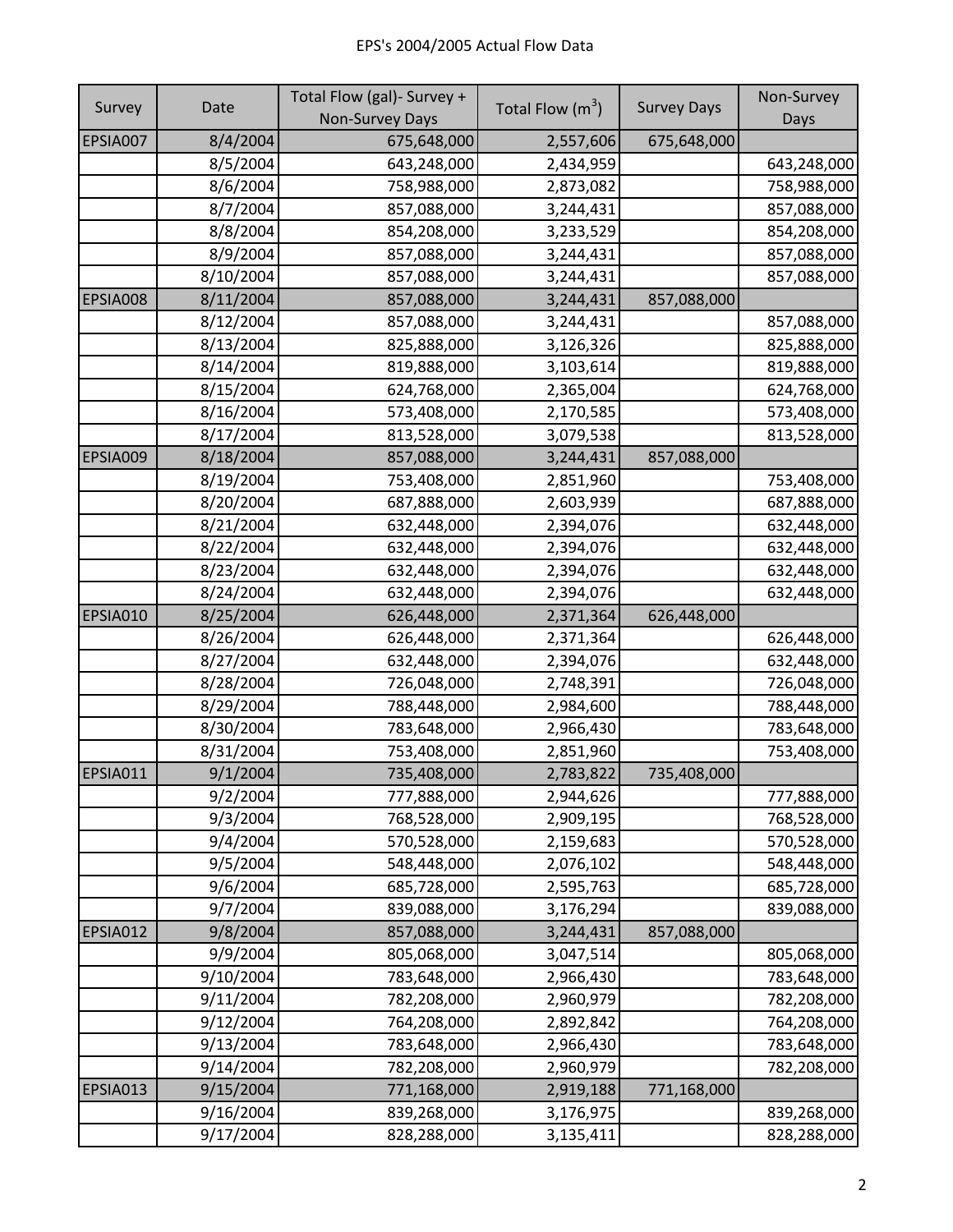|          |            | Total Flow (gal)- Survey + |                    |                    | Non-Survey  |
|----------|------------|----------------------------|--------------------|--------------------|-------------|
| Survey   | Date       | <b>Non-Survey Days</b>     | Total Flow $(m^3)$ | <b>Survey Days</b> | Days        |
|          | 9/18/2004  | 857,088,000                | 3,244,431          |                    | 857,088,000 |
|          | 9/19/2004  | 848,448,000                | 3,211,725          |                    | 848,448,000 |
|          | 9/20/2004  | 787,968,000                | 2,982,783          |                    | 787,968,000 |
|          | 9/21/2004  | 756,648,000                | 2,864,224          |                    | 756,648,000 |
| EPSIA014 | 9/22/2004  | 793,008,000                | 3,001,862          | 793,008,000        |             |
|          | 9/23/2004  | 850,848,000                | 3,220,810          |                    | 850,848,000 |
|          | 9/24/2004  | 807,168,000                | 3,055,463          |                    | 807,168,000 |
|          | 9/25/2004  | 819,648,000                | 3,102,705          |                    | 819,648,000 |
|          | 9/26/2004  | 832,128,000                | 3,149,947          |                    | 832,128,000 |
|          | 9/27/2004  | 849,408,000                | 3,215,359          |                    | 849,408,000 |
|          | 9/28/2004  | 804,288,000                | 3,044,561          |                    | 804,288,000 |
| EPSIA015 | 9/29/2004  | 840,288,000                | 3,180,836          | 840,288,000        |             |
|          | 9/30/2004  | 855,648,000                | 3,238,980          |                    | 855,648,000 |
|          | 10/1/2004  | 857,088,000                | 3,244,431          |                    | 857,088,000 |
|          | 10/2/2004  | 753,408,000                | 2,851,960          |                    | 753,408,000 |
|          | 10/3/2004  | 767,808,000                | 2,906,469          |                    | 767,808,000 |
|          | 10/4/2004  | 822,528,000                | 3,113,607          |                    | 822,528,000 |
|          | 10/5/2004  | 822,528,000                | 3,113,607          |                    | 822,528,000 |
| EPSIA016 | 10/6/2004  | 822,528,000                | 3,113,607          | 822,528,000        |             |
|          | 10/7/2004  | 809,568,000                | 3,064,548          |                    | 809,568,000 |
|          | 10/8/2004  | 830,688,000                | 3,144,496          |                    | 830,688,000 |
|          | 10/9/2004  | 732,528,000                | 2,772,920          |                    | 732,528,000 |
|          | 10/10/2004 | 730,368,000                | 2,764,744          |                    | 730,368,000 |
|          | 10/11/2004 | 528,708,000                | 2,001,378          |                    | 528,708,000 |
|          | 10/12/2004 | 547,488,000                | 2,072,468          |                    | 547,488,000 |
| EPSIA017 | 10/13/2004 | 550,368,000                | 2,083,370          | 550,368,000        |             |
|          | 10/14/2004 | 542,688,000                | 2,054,298          |                    | 542,688,000 |
|          | 10/15/2004 | 503,328,000                | 1,905,304          |                    | 503,328,000 |
|          | 10/16/2004 | 449,088,000                | 1,699,983          |                    | 449,088,000 |
|          | 10/17/2004 | 403,488,000                | 1,527,368          |                    | 403,488,000 |
|          | 10/18/2004 | 403,488,000                | 1,527,368          |                    | 403,488,000 |
|          | 10/19/2004 | 403,488,000                | 1,527,368          |                    | 403,488,000 |
| EPSIA018 | 10/20/2004 | 418,968,000                | 1,585,966          | 418,968,000        |             |
|          | 10/21/2004 | 476,928,000                | 1,805,369          |                    | 476,928,000 |
|          | 10/22/2004 | 442,368,000                | 1,674,545          |                    | 442,368,000 |
|          | 10/23/2004 | 496,368,000                | 1,878,957          |                    | 496,368,000 |
|          | 10/24/2004 | 548,928,000                | 2,077,919          |                    | 548,928,000 |
|          | 10/25/2004 | 515,808,000                | 1,952,546          |                    | 515,808,000 |
|          | 10/26/2004 | 502,848,000                | 1,903,487          |                    | 502,848,000 |
| EPSIA019 | 10/27/2004 | 476,928,000                | 1,805,369          | 476,928,000        |             |
|          | 10/28/2004 | 442,368,000                | 1,674,545          |                    | 442,368,000 |
|          | 10/29/2004 | 436,008,000                | 1,650,470          |                    | 436,008,000 |
|          | 10/30/2004 | 463,008,000                | 1,752,676          |                    | 463,008,000 |
|          | 10/31/2004 | 444,288,000                | 1,681,813          |                    | 444,288,000 |
|          | 11/1/2004  | 515,808,000                | 1,952,546          |                    | 515,808,000 |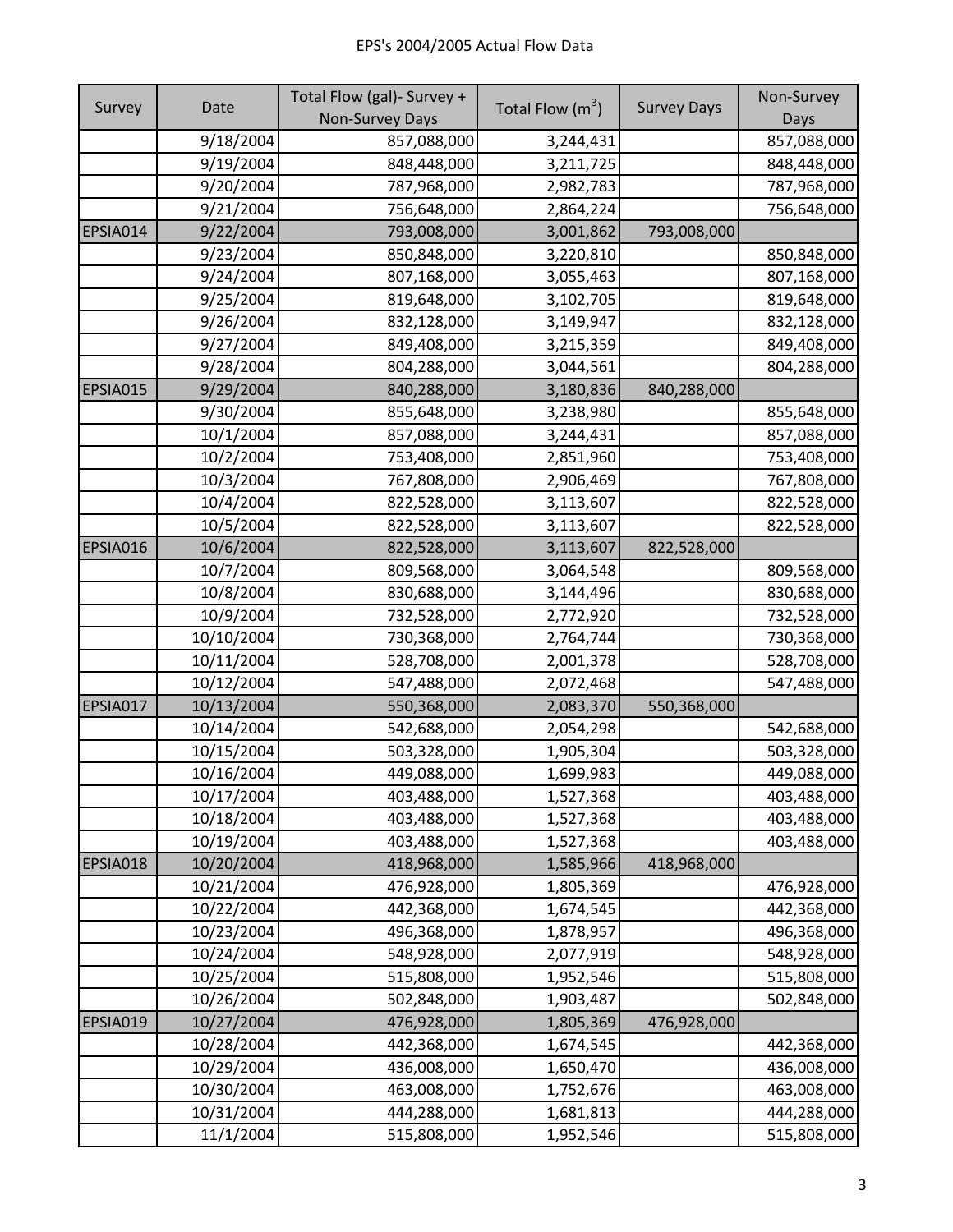|          |            | Total Flow (gal)- Survey + |                    |                    | Non-Survey  |
|----------|------------|----------------------------|--------------------|--------------------|-------------|
| Survey   | Date       | Non-Survey Days            | Total Flow $(m^3)$ | <b>Survey Days</b> | Days        |
|          | 11/2/2004  | 497,988,000                | 1,885,090          |                    | 497,988,000 |
| EPSIA020 | 11/3/2004  | 476,928,000                | 1,805,369          | 476,928,000        |             |
|          | 11/4/2004  | 476,928,000                | 1,805,369          |                    | 476,928,000 |
|          | 11/5/2004  | 476,928,000                | 1,805,369          |                    | 476,928,000 |
|          | 11/6/2004  | 443,808,000                | 1,679,996          |                    | 443,808,000 |
|          | 11/7/2004  | 476,928,000                | 1,805,369          |                    | 476,928,000 |
|          | 11/8/2004  | 550,368,000                | 2,083,370          |                    | 550,368,000 |
|          | 11/9/2004  | 550,368,000                | 2,083,370          |                    | 550,368,000 |
| EPSIA021 | 11/10/2004 | 550,368,000                | 2,083,370          | 550,368,000        |             |
|          | 11/11/2004 | 487,968,000                | 1,847,160          |                    | 487,968,000 |
|          | 11/12/2004 | 374,688,000                | 1,418,348          |                    | 374,688,000 |
|          | 11/13/2004 | 297,108,000                | 1,124,676          |                    | 297,108,000 |
|          | 11/14/2004 | 331,668,000                | 1,255,500          |                    | 331,668,000 |
|          | 11/15/2004 | 475,488,000                | 1,799,918          |                    | 475,488,000 |
|          | 11/16/2004 | 550,368,000                | 2,083,370          |                    | 550,368,000 |
| EPSIA022 | 11/17/2004 | 544,128,000                | 2,059,749          | 544,128,000        |             |
|          | 11/18/2004 | 537,888,000                | 2,036,128          |                    | 537,888,000 |
|          | 11/19/2004 | 550,368,000                | 2,083,370          |                    | 550,368,000 |
|          | 11/20/2004 | 550,368,000                | 2,083,370          |                    | 550,368,000 |
|          | 11/21/2004 | 550,368,000                | 2,083,370          |                    | 550,368,000 |
| EPSIA023 | 11/22/2004 | 550,368,000                | 2,083,370          | 550,368,000        |             |
|          | 11/23/2004 | 550,368,000                | 2,083,370          |                    | 550,368,000 |
|          | 11/24/2004 | 597,828,000                | 2,263,025          |                    | 597,828,000 |
|          | 11/25/2004 | 645,408,000                | 2,443,135          |                    | 645,408,000 |
|          | 11/26/2004 | 643,968,000                | 2,437,684          |                    | 643,968,000 |
|          | 11/27/2004 | 643,968,000                | 2,437,684          |                    | 643,968,000 |
|          | 11/28/2004 | 572,688,000                | 2,167,860          |                    | 572,688,000 |
|          | 11/29/2004 | 591,048,000                | 2,237,360          |                    | 591,048,000 |
|          | 11/30/2004 | 765,648,000                | 2,898,293          |                    | 765,648,000 |
| EPSIA024 | 12/1/2004  | 813,408,000                | 3,079,084          | 813,408,000        |             |
|          | 12/2/2004  | 852,768,000                | 3,228,078          |                    | 852,768,000 |
|          | 12/3/2004  | 794,088,000                | 3,005,950          |                    | 794,088,000 |
|          | 12/4/2004  | 582,888,000                | 2,206,471          |                    | 582,888,000 |
|          | 12/5/2004  | 603,288,000                | 2,283,694          |                    | 603,288,000 |
|          | 12/6/2004  | 739,968,000                | 2,801,084          |                    | 739,968,000 |
|          | 12/7/2004  | 783,648,000                | 2,966,430          |                    | 783,648,000 |
| EPSIA025 | 12/8/2004  | 783,648,000                | 2,966,430          | 783,648,000        |             |
|          | 12/9/2004  | 783,648,000                | 2,966,430          |                    | 783,648,000 |
|          | 12/10/2004 | 783,648,000                | 2,966,430          |                    | 783,648,000 |
|          | 12/11/2004 | 749,088,000                | 2,835,607          |                    | 749,088,000 |
|          | 12/12/2004 | 744,228,000                | 2,817,209          |                    | 744,228,000 |
|          | 12/13/2004 | 710,208,000                | 2,688,430          |                    | 710,208,000 |
|          | 12/14/2004 | 710,208,000                | 2,688,430          |                    | 710,208,000 |
| EPSIA026 | 12/15/2004 | 710,208,000                | 2,688,430          | 710,208,000        |             |
|          | 12/16/2004 | 710,208,000                | 2,688,430          |                    | 710,208,000 |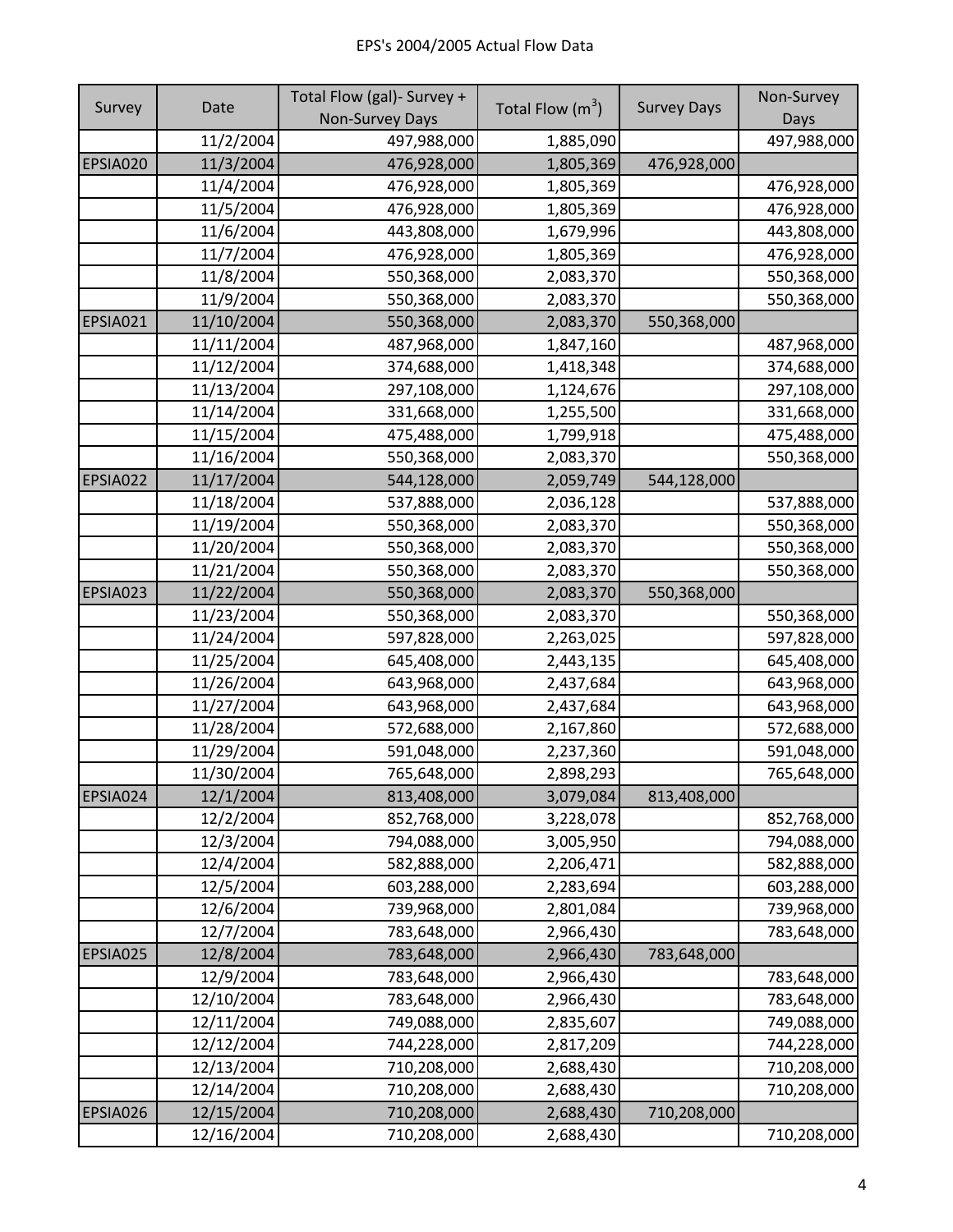|          |            | Total Flow (gal)- Survey + |                    |                    | Non-Survey  |
|----------|------------|----------------------------|--------------------|--------------------|-------------|
| Survey   | Date       | Non-Survey Days            | Total Flow $(m^3)$ | <b>Survey Days</b> | Days        |
|          | 12/17/2004 | 710,208,000                | 2,688,430          |                    | 710,208,000 |
|          | 12/18/2004 | 710,208,000                | 2,688,430          |                    | 710,208,000 |
|          | 12/19/2004 | 710,208,000                | 2,688,430          |                    | 710,208,000 |
| EPSIA027 | 12/20/2004 | 710,208,000                | 2,688,430          | 710,208,000        |             |
|          | 12/21/2004 | 710,208,000                | 2,688,430          |                    | 710,208,000 |
|          | 12/22/2004 | 710,208,000                | 2,688,430          |                    | 710,208,000 |
|          | 12/23/2004 | 710,208,000                | 2,688,430          |                    | 710,208,000 |
|          | 12/24/2004 | 591,192,000                | 2,237,905          |                    | 591,192,000 |
|          | 12/25/2004 |                            |                    |                    |             |
|          | 12/26/2004 | 675,648,000                | 2,557,606          |                    | 675,648,000 |
|          | 12/27/2004 | 688,608,000                | 2,606,665          |                    | 688,608,000 |
|          | 12/28/2004 | 710,208,000                | 2,688,430          |                    | 710,208,000 |
| EPSIA028 | 12/29/2004 | 710,208,000                | 2,688,430          | 710,208,000        |             |
|          | 12/30/2004 | 715,068,000                | 2,706,827          |                    | 715,068,000 |
|          | 12/31/2004 | 704,448,000                | 2,666,626          |                    | 704,448,000 |
|          | 1/1/2005   | 677,088,000                | 2,563,057          |                    | 677,088,000 |
|          | 1/2/2005   | 501,048,000                | 1,896,673          |                    | 501,048,000 |
|          | 1/3/2005   | 488,448,000                | 1,848,977          |                    | 488,448,000 |
|          | 1/4/2005   | 546,768,000                | 2,069,742          |                    | 546,768,000 |
| EPSIA029 | 1/5/2005   | 566,208,000                | 2,143,330          | 566,208,000        |             |
|          | 1/6/2005   | 336,696,000                | 1,274,533          |                    | 336,696,000 |
|          | 1/7/2005   |                            |                    |                    |             |
|          | 1/8/2005   | 0                          | 0                  |                    | O           |
|          | 1/9/2005   | 0                          |                    |                    |             |
|          | 1/10/2005  | 0                          | ი                  |                    |             |
|          | 1/11/2005  | 140,112,000                | 530,382            |                    | 140,112,000 |
| EPSIA030 | 1/12/2005  | 560,448,000                | 2,121,526          | 560,448,000        |             |
|          | 1/13/2005  | 559,008,000                | 2,116,075          |                    | 559,008,000 |
|          | 1/14/2005  | 557,568,000                | 2,110,624          |                    | 557,568,000 |
|          | 1/15/2005  | 535,968,000                | 2,028,860          |                    | 535,968,000 |
|          | 1/16/2005  | 525,888,000                | 1,990,703          |                    | 525,888,000 |
|          | 1/17/2005  | 523,188,000                | 1,980,482          |                    | 523,188,000 |
|          | 1/18/2005  | 599,328,000                | 2,268,703          |                    | 599,328,000 |
| EPSIA031 | 1/19/2005  | 599,328,000                | 2,268,703          | 599,328,000        |             |
|          | 1/20/2005  | 599,328,000                | 2,268,703          |                    | 599,328,000 |
|          | 1/21/2005  | 521,568,000                | 1,974,350          |                    | 521,568,000 |
|          | 1/22/2005  | 502,128,000                | 1,900,761          |                    | 502,128,000 |
|          | 1/23/2005  | 482,688,000                | 1,827,173          |                    | 482,688,000 |
|          | 1/24/2005  | 581,628,000                | 2,201,701          |                    | 581,628,000 |
|          | 1/25/2005  | 632,448,000                | 2,394,076          |                    | 632,448,000 |
| EPSIA032 | 1/26/2005  | 632,448,000                | 2,394,076          | 632,448,000        |             |
|          | 1/27/2005  | 632,448,000                | 2,394,076          |                    | 632,448,000 |
|          | 1/28/2005  | 632,448,000                | 2,394,076          |                    | 632,448,000 |
|          | 1/29/2005  | 488,928,000                | 1,850,794          |                    | 488,928,000 |
|          | 1/30/2005  | 482,688,000                | 1,827,173          |                    | 482,688,000 |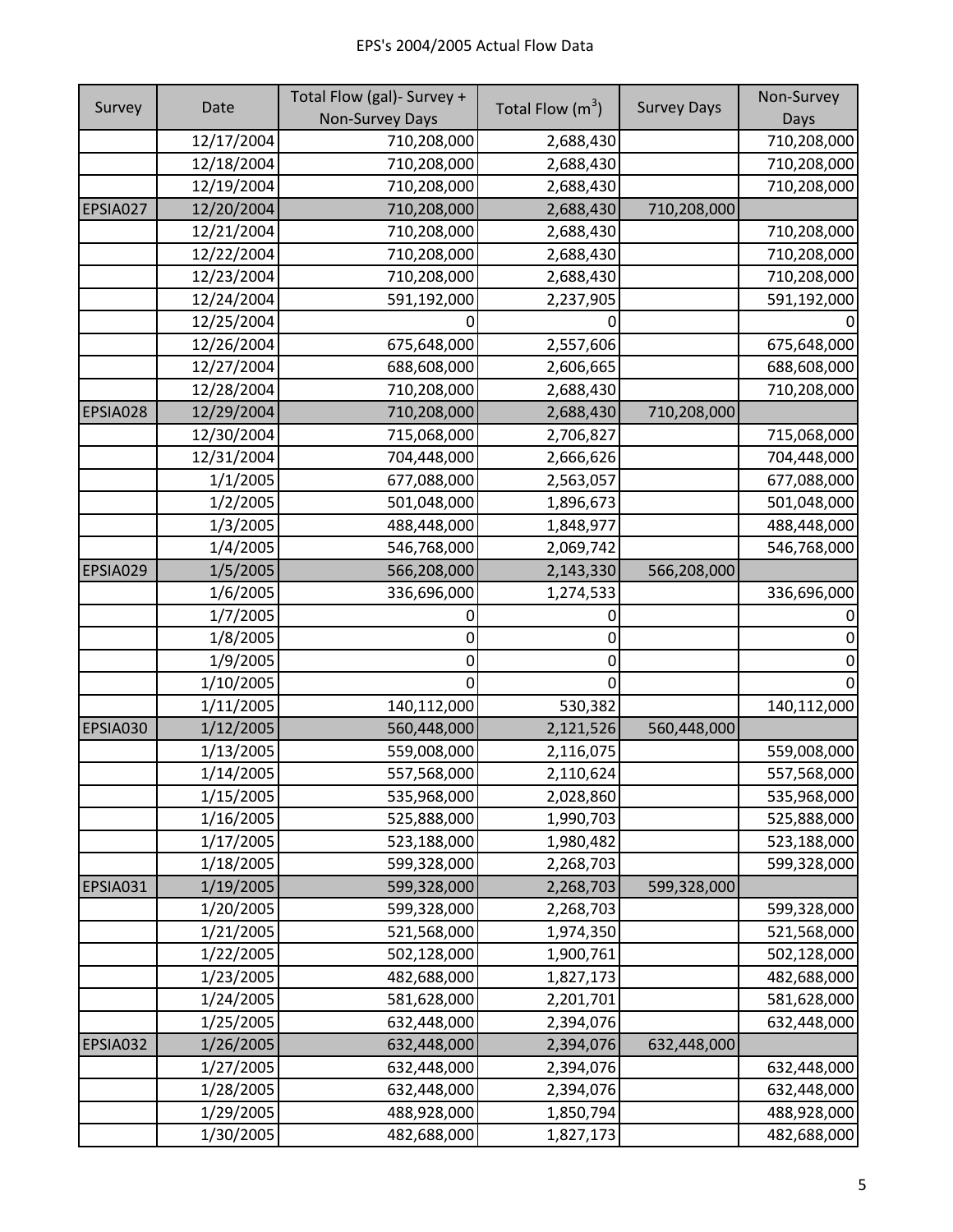|          |           | Total Flow (gal)- Survey + |                    |                    | Non-Survey  |
|----------|-----------|----------------------------|--------------------|--------------------|-------------|
| Survey   | Date      | <b>Non-Survey Days</b>     | Total Flow $(m^3)$ | <b>Survey Days</b> | Days        |
|          | 1/31/2005 | 557,208,000                | 2,109,262          |                    | 557,208,000 |
|          | 2/1/2005  | 560,448,000                | 2,121,526          |                    | 560,448,000 |
| EPSIA033 | 2/2/2005  | 560,448,000                | 2,121,526          | 560,448,000        |             |
|          | 2/3/2005  | 610,368,000                | 2,310,494          |                    | 610,368,000 |
|          | 2/4/2005  | 710,208,000                | 2,688,430          |                    | 710,208,000 |
|          | 2/5/2005  | 649,668,000                | 2,459,261          |                    | 649,668,000 |
|          | 2/6/2005  | 560,448,000                | 2,121,526          |                    | 560,448,000 |
|          | 2/7/2005  | 569,568,000                | 2,156,049          |                    | 569,568,000 |
|          | 2/8/2005  | 654,048,000                | 2,475,841          |                    | 654,048,000 |
| EPSIA034 | 2/9/2005  | 632,448,000                | 2,394,076          | 632,448,000        |             |
|          | 2/10/2005 | 632,448,000                | 2,394,076          |                    | 632,448,000 |
|          | 2/11/2005 | 769,608,000                | 2,913,283          |                    | 769,608,000 |
|          | 2/12/2005 | 766,368,000                | 2,901,018          |                    | 766,368,000 |
|          | 2/13/2005 | 672,768,000                | 2,546,704          |                    | 672,768,000 |
|          | 2/14/2005 | 606,780,000                | 2,296,912          |                    | 606,780,000 |
|          | 2/15/2005 | 496,800,000                | 1,880,593          |                    | 496,800,000 |
| EPSIA035 | 2/16/2005 | 496,800,000                | 1,880,593          | 496,800,000        |             |
|          | 2/17/2005 | 375,120,000                | 1,419,984          |                    | 375,120,000 |
|          | 2/18/2005 | 306,720,000                | 1,161,062          |                    | 306,720,000 |
|          | 2/19/2005 | 306,720,000                | 1,161,062          |                    | 306,720,000 |
|          | 2/20/2005 | 407,700,000                | 1,543,312          |                    | 407,700,000 |
|          | 2/21/2005 | 388,800,000                | 1,471,768          |                    | 388,800,000 |
|          | 2/22/2005 | 354,600,000                | 1,342,307          |                    | 354,600,000 |
| EPSIA036 | 2/23/2005 | 306,720,000                | 1,161,062          | 306,720,000        |             |
|          | 2/24/2005 | 433,800,000                | 1,642,112          |                    | 433,800,000 |
|          | 2/25/2005 | 496,800,000                | 1,880,593          |                    | 496,800,000 |
|          | 2/26/2005 | 496,800,000                | 1,880,593          |                    | 496,800,000 |
|          | 2/27/2005 | 496,800,000                | 1,880,593          |                    | 496,800,000 |
|          | 2/28/2005 | 472,320,000                | 1,787,926          |                    | 472,320,000 |
|          | 3/1/2005  | 496,800,000                | 1,880,593          |                    | 496,800,000 |
| EPSIA037 | 3/2/2005  | 496,800,000                | 1,880,593          | 496,800,000        |             |
|          | 3/3/2005  | 496,800,000                | 1,880,593          |                    | 496,800,000 |
|          | 3/4/2005  | 496,800,000                | 1,880,593          |                    | 496,800,000 |
|          | 3/5/2005  | 496,800,000                | 1,880,593          |                    | 496,800,000 |
|          | 3/6/2005  | 496,800,000                | 1,880,593          |                    | 496,800,000 |
|          | 3/7/2005  | 496,800,000                | 1,880,593          |                    | 496,800,000 |
|          | 3/8/2005  | 473,760,000                | 1,793,377          |                    | 473,760,000 |
| EPSIA038 | 3/9/2005  | 496,800,000                | 1,880,593          | 496,800,000        |             |
|          | 3/10/2005 | 385,920,000                | 1,460,866          |                    | 385,920,000 |
|          | 3/11/2005 | 306,720,000                | 1,161,062          |                    | 306,720,000 |
|          | 3/12/2005 | 306,720,000                | 1,161,062          |                    | 306,720,000 |
|          | 3/13/2005 | 401,760,000                | 1,520,827          |                    | 401,760,000 |
|          | 3/14/2005 | 496,800,000                | 1,880,593          |                    | 496,800,000 |
|          | 3/15/2005 | 496,800,000                | 1,880,593          |                    | 496,800,000 |
| EPSIA039 | 3/16/2005 | 496,800,000                | 1,880,593          | 496,800,000        |             |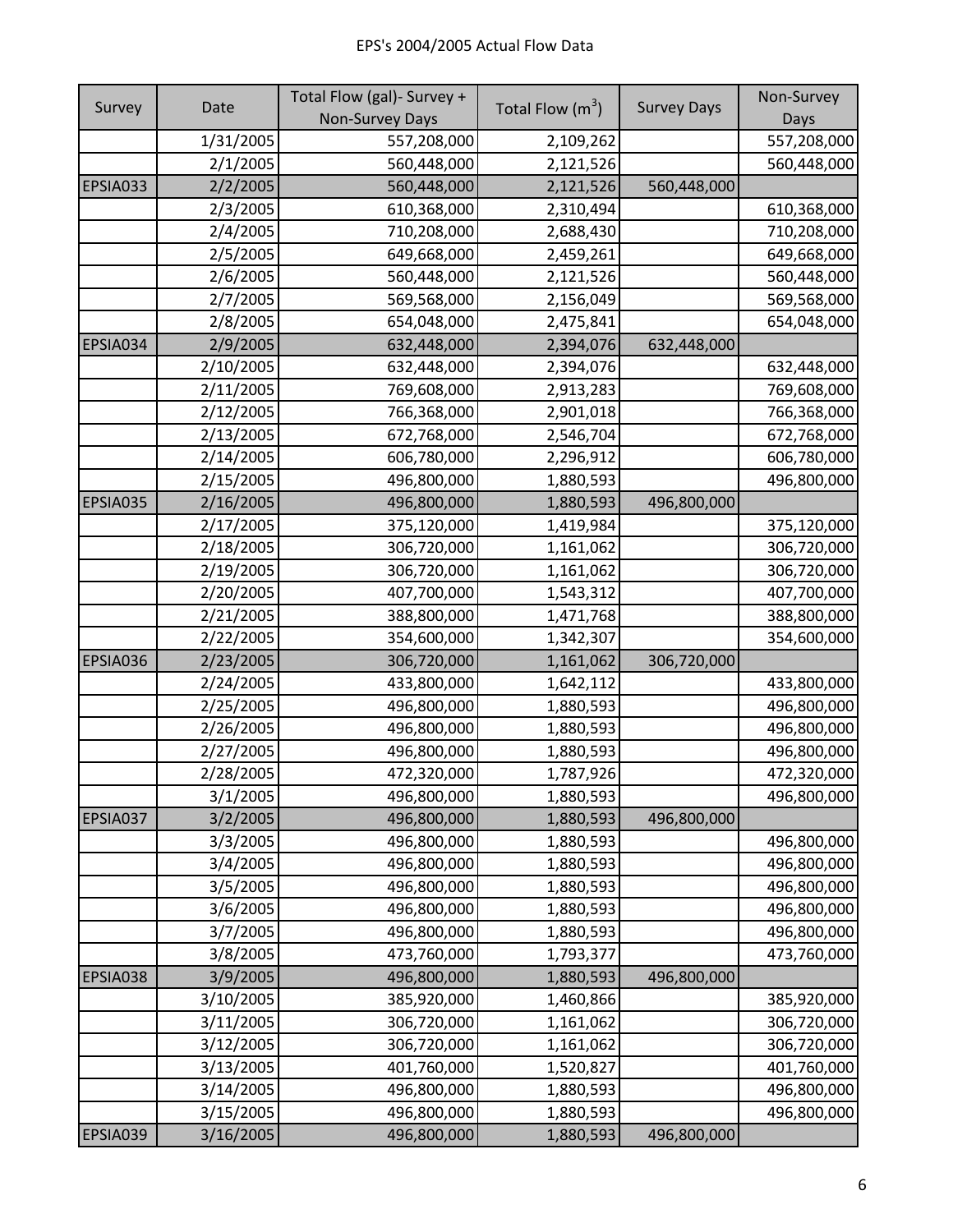|          | Date      | Total Flow (gal)- Survey + |                    |                    | Non-Survey  |
|----------|-----------|----------------------------|--------------------|--------------------|-------------|
| Survey   |           | <b>Non-Survey Days</b>     | Total Flow $(m^3)$ | <b>Survey Days</b> | Days        |
|          | 3/17/2005 | 496,800,000                | 1,880,593          |                    | 496,800,000 |
|          | 3/18/2005 | 496,800,000                | 1,880,593          |                    | 496,800,000 |
|          | 3/19/2005 | 472,800,000                | 1,789,743          |                    | 472,800,000 |
|          | 3/20/2005 | 496,800,000                | 1,880,593          |                    | 496,800,000 |
|          | 3/21/2005 | 533,460,000                | 2,019,366          |                    | 533,460,000 |
|          | 3/22/2005 | 672,768,000                | 2,546,704          |                    | 672,768,000 |
| EPSIA040 | 3/23/2005 | 672,768,000                | 2,546,704          | 672,768,000        |             |
|          | 3/24/2005 | 672,768,000                | 2,546,704          |                    | 672,768,000 |
|          | 3/25/2005 | 672,768,000                | 2,546,704          |                    | 672,768,000 |
|          | 3/26/2005 | 672,768,000                | 2,546,704          |                    | 672,768,000 |
|          | 3/27/2005 | 638,208,000                | 2,415,880          |                    | 638,208,000 |
|          | 3/28/2005 | 628,488,000                | 2,379,086          |                    | 628,488,000 |
|          | 3/29/2005 | 599,328,000                | 2,268,703          |                    | 599,328,000 |
| EPSIA041 | 3/30/2005 | 674,208,000                | 2,552,155          | 674,208,000        |             |
|          | 3/31/2005 | 749,088,000                | 2,835,607          |                    | 749,088,000 |
|          | 4/1/2005  | 752,148,000                | 2,847,190          |                    | 752,148,000 |
|          | 4/2/2005  | 720,528,000                | 2,727,495          |                    | 720,528,000 |
|          | 4/3/2005  | 664,128,000                | 2,513,998          |                    | 664,128,000 |
|          | 4/4/2005  | 686,208,000                | 2,597,580          |                    | 686,208,000 |
|          | 4/5/2005  | 672,768,000                | 2,546,704          |                    | 672,768,000 |
| EPSIA042 | 4/6/2005  | 672,768,000                | 2,546,704          | 672,768,000        |             |
|          | 4/7/2005  | 672,768,000                | 2,546,704          |                    | 672,768,000 |
|          | 4/8/2005  | 672,768,000                | 2,546,704          |                    | 672,768,000 |
|          | 4/9/2005  | 672,768,000                | 2,546,704          |                    | 672,768,000 |
|          | 4/10/2005 | 672,768,000                | 2,546,704          |                    | 672,768,000 |
|          | 4/11/2005 | 672,768,000                | 2,546,704          |                    | 672,768,000 |
|          | 4/12/2005 | 672,768,000                | 2,546,704          |                    | 672,768,000 |
| EPSIA043 | 4/13/2005 | 672,768,000                | 2,546,704          | 672,768,000        |             |
|          | 4/14/2005 | 803,808,000                | 3,042,744          |                    | 803,808,000 |
|          | 4/15/2005 | 821,088,000                | 3,108,156          |                    | 821,088,000 |
|          | 4/16/2005 | 787,968,000                | 2,982,783          |                    | 787,968,000 |
|          | 4/17/2005 | 787,968,000                | 2,982,783          |                    | 787,968,000 |
|          | 4/18/2005 | 743,688,000                | 2,815,165          |                    | 743,688,000 |
|          | 4/19/2005 | 744,768,000                | 2,819,254          |                    | 744,768,000 |
| EPSIA044 | 4/20/2005 | 744,768,000                | 2,819,254          | 744,768,000        |             |
|          | 4/21/2005 | 713,736,000                | 2,701,785          |                    | 713,736,000 |
|          | 4/22/2005 | 744,768,000                | 2,819,254          |                    | 744,768,000 |
|          | 4/23/2005 | 744,768,000                | 2,819,254          |                    | 744,768,000 |
|          | 4/24/2005 | 744,768,000                | 2,819,254          |                    | 744,768,000 |
|          | 4/25/2005 | 744,768,000                | 2,819,254          |                    | 744,768,000 |
|          | 4/26/2005 | 744,768,000                | 2,819,254          |                    | 744,768,000 |
| EPSIA045 | 4/27/2005 | 744,768,000                | 2,819,254          | 744,768,000        |             |
|          | 4/28/2005 | 744,768,000                | 2,819,254          |                    | 744,768,000 |
|          | 4/29/2005 | 744,768,000                | 2,819,254          |                    | 744,768,000 |
|          | 4/30/2005 | 744,768,000                | 2,819,254          |                    | 744,768,000 |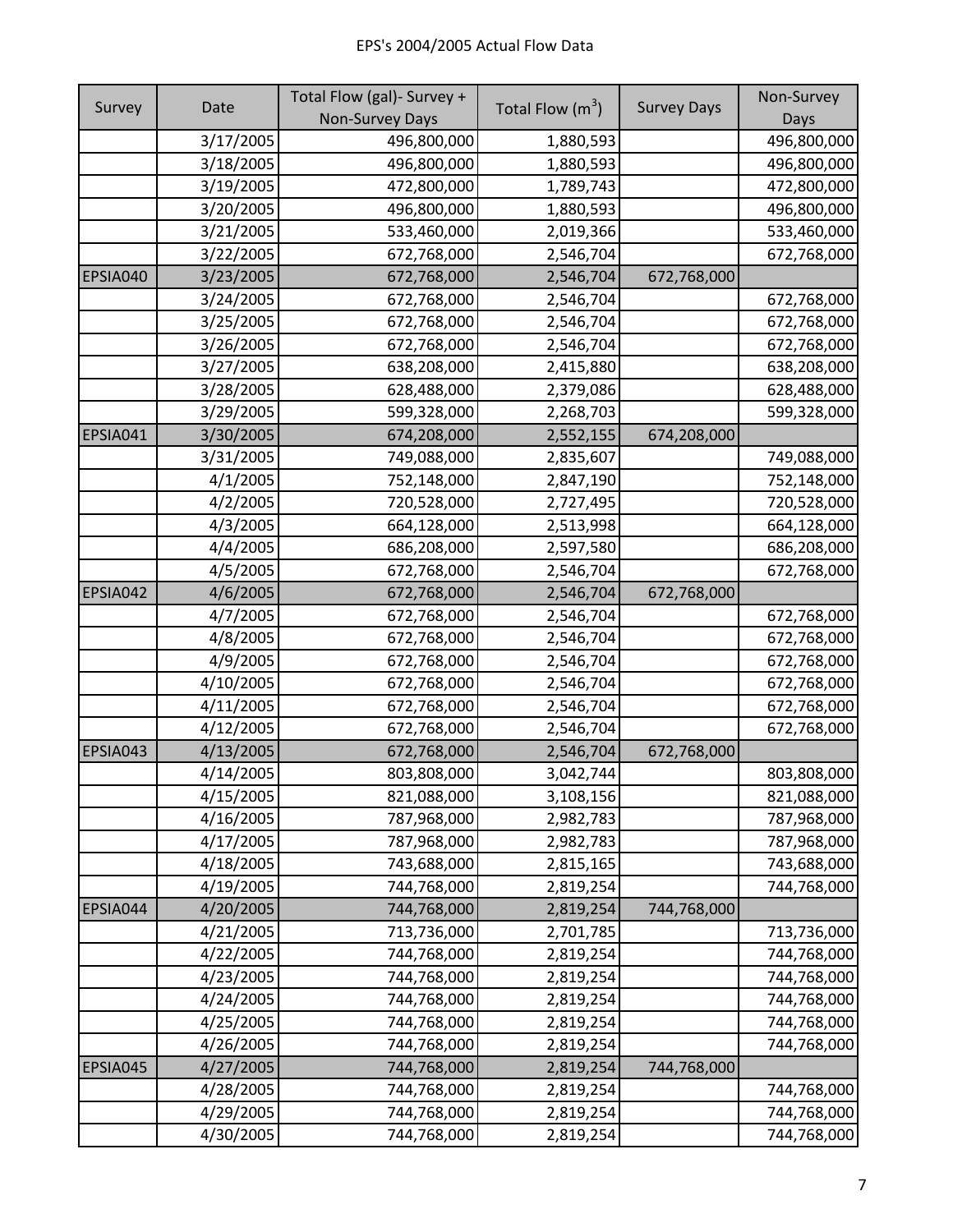|          |           | Total Flow (gal)- Survey + |                    |                    | Non-Survey  |
|----------|-----------|----------------------------|--------------------|--------------------|-------------|
| Survey   | Date      | Non-Survey Days            | Total Flow $(m^3)$ | <b>Survey Days</b> | Days        |
|          | 5/1/2005  | 743,328,000                | 2,813,803          |                    | 743,328,000 |
|          | 5/2/2005  | 710,208,000                | 2,688,430          |                    | 710,208,000 |
|          | 5/3/2005  | 723,528,000                | 2,738,851          |                    | 723,528,000 |
| EPSIA046 | 5/4/2005  | 705,888,000                | 2,672,077          | 705,888,000        |             |
|          | 5/5/2005  | 705,888,000                | 2,672,077          |                    | 705,888,000 |
|          | 5/6/2005  | 705,888,000                | 2,672,077          |                    | 705,888,000 |
|          | 5/7/2005  | 678,528,000                | 2,568,508          |                    | 678,528,000 |
|          | 5/8/2005  | 653,508,000                | 2,473,797          |                    | 653,508,000 |
|          | 5/9/2005  | 632,448,000                | 2,394,076          |                    | 632,448,000 |
|          | 5/10/2005 | 632,448,000                | 2,394,076          |                    | 632,448,000 |
| EPSIA047 | 5/11/2005 | 576,288,000                | 2,181,487          | 576,288,000        |             |
|          | 5/12/2005 | 632,448,000                | 2,394,076          |                    | 632,448,000 |
|          | 5/13/2005 | 557,568,000                | 2,110,624          |                    | 557,568,000 |
|          | 5/14/2005 | 482,688,000                | 1,827,173          |                    | 482,688,000 |
|          | 5/15/2005 | 551,328,000                | 2,087,004          |                    | 551,328,000 |
|          | 5/16/2005 | 632,448,000                | 2,394,076          |                    | 632,448,000 |
|          | 5/17/2005 | 669,168,000                | 2,533,076          |                    | 669,168,000 |
| EPSIA048 | 5/18/2005 | 705,888,000                | 2,672,077          | 705,888,000        |             |
|          | 5/19/2005 | 632,448,000                | 2,394,076          |                    | 632,448,000 |
|          | 5/20/2005 | 626,448,000                | 2,371,364          |                    | 626,448,000 |
|          | 5/21/2005 | 620,448,000                | 2,348,651          |                    | 620,448,000 |
|          | 5/22/2005 | 606,096,000                | 2,294,323          |                    | 606,096,000 |
|          | 5/23/2005 | 632,448,000                | 2,394,076          |                    | 632,448,000 |
|          | 5/24/2005 | 632,448,000                | 2,394,076          |                    | 632,448,000 |
| EPSIA049 | 5/25/2005 | 632,448,000                | 2,394,076          | 632,448,000        |             |
|          | 5/26/2005 | 641,988,000                | 2,430,189          |                    | 641,988,000 |
|          | 5/27/2005 | 705,888,000                | 2,672,077          |                    | 705,888,000 |
|          | 5/28/2005 | 678,528,000                | 2,568,508          |                    | 678,528,000 |
|          | 5/29/2005 | 671,328,000                | 2,541,253          |                    | 671,328,000 |
|          | 5/30/2005 | 637,308,000                | 2,412,473          |                    | 637,308,000 |
|          | 5/31/2005 | 646,608,000                | 2,447,678          |                    | 646,608,000 |
| EPSIA050 | 6/1/2005  | 699,888,000                | 2,649,364          | 699,888,000        |             |
|          | 6/2/2005  | 661,728,000                | 2,504,913          |                    | 661,728,000 |
|          | 6/3/2005  | 527,328,000                | 1,996,154          |                    | 527,328,000 |
|          | 6/4/2005  | 557,928,000                | 2,111,987          |                    | 557,928,000 |
|          | 6/5/2005  | 690,588,000                | 2,614,160          |                    | 690,588,000 |
|          | 6/6/2005  | 747,408,000                | 2,829,247          |                    | 747,408,000 |
|          | 6/7/2005  | 684,408,000                | 2,590,766          |                    | 684,408,000 |
| EPSIA051 | 6/8/2005  | 777,528,000                | 2,943,264          | 777,528,000        |             |
|          | 6/9/2005  | 702,528,000                | 2,659,358          |                    | 702,528,000 |
|          | 6/10/2005 | 813,888,000                | 3,080,901          |                    | 813,888,000 |
|          | 6/11/2005 | 811,728,000                | 3,072,725          |                    | 811,728,000 |
|          | 6/12/2005 | 600,648,000                | 2,273,700          |                    | 600,648,000 |
|          | 6/13/2005 | 563,328,000                | 2,132,428          |                    | 563,328,000 |
|          | 6/14/2005 | 559,008,000                | 2,116,075          |                    | 559,008,000 |